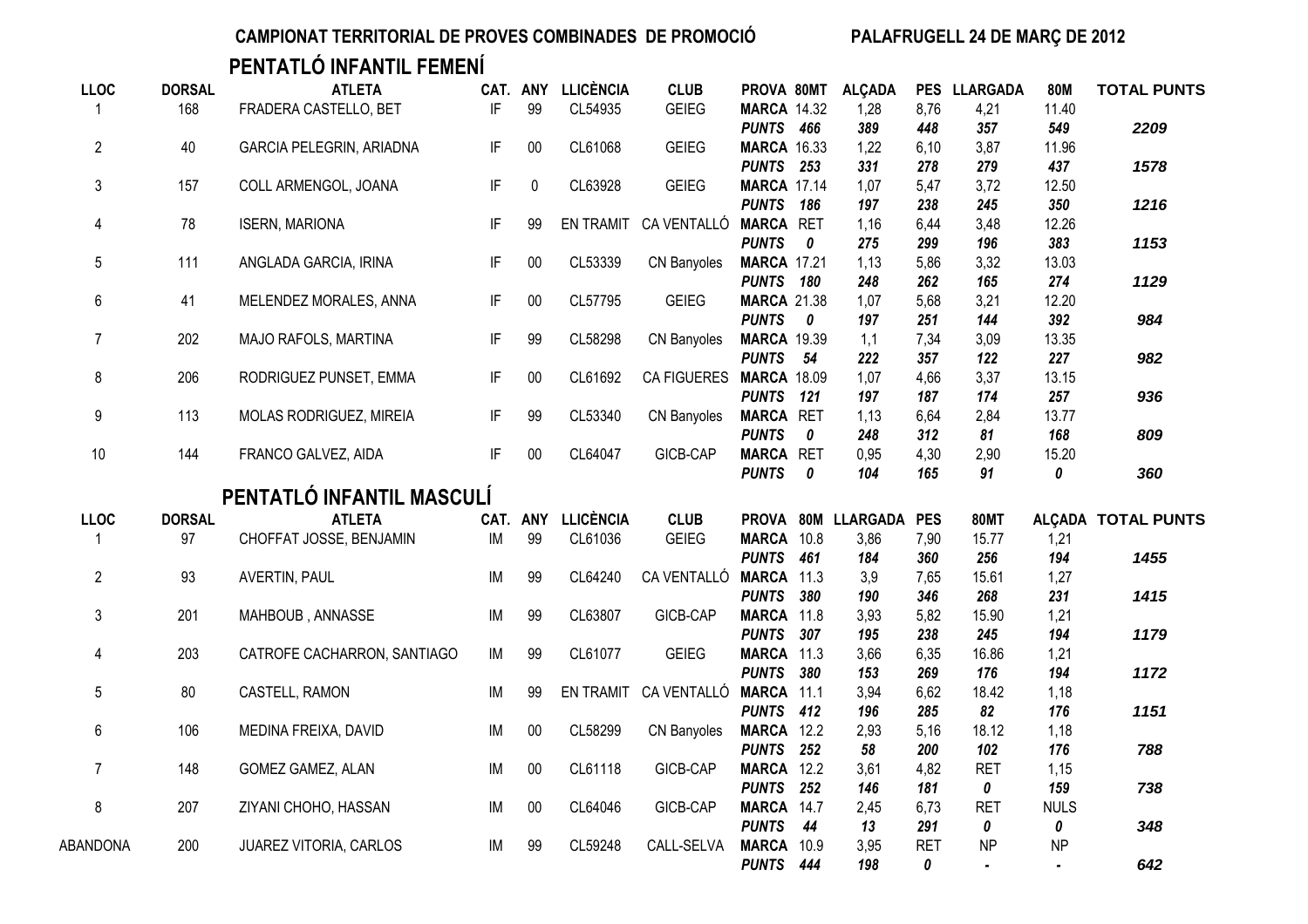## **TETRATLÓ ALEVÍ FEMENÍ**

|                | <b>LLOC DORSAL</b> | <b>ATLETA</b>          |    | CAT. ANY     | LLICÈNCIA | <b>CLUB</b>       | PROVA 60MT         |       | <b>PES</b> | <b>LLARGADA</b> | 60M   | <b>TOTAL PUNTS</b> |
|----------------|--------------------|------------------------|----|--------------|-----------|-------------------|--------------------|-------|------------|-----------------|-------|--------------------|
|                | 150                | RIBAS CALM, MARIA      | AF | -01          | CL57803   | <b>GEIEG</b>      | <b>MARCA 11.33</b> |       | 5,23       | 3,10            | 10.24 |                    |
|                |                    |                        |    |              |           |                   | <b>PUNTS</b>       | 484   | 223        | 124             | 306   | 1137               |
| $\overline{2}$ | 91                 | PONSI BOSCH, JORDINA   | AF | -01          | CL63987   | ACE RIUDELLOTS    | <b>MARCA</b>       | 12.05 | 5,68       | 3,00            | 9.84  |                    |
|                |                    |                        |    |              |           |                   | <b>PUNTS</b>       | 377   | 251        | 107             | 367   | 1102               |
| 3              | 143                | PAYA BORRELL, EMMA     | AF | 01           | CL64094   | GICB-CAP          | <b>MARCA 11.84</b> |       | 3,78       | 3,35            | 10.63 |                    |
|                |                    |                        |    |              |           |                   | <b>PUNTS</b>       | 407   | 133        | 170             | 258   | 968                |
| 4              | 204                | LOPEZ NOGUER, CLARA    | AF | $\mathbf{0}$ | CL63935   | <b>GEIEG</b>      | <b>MARCA</b>       | 12.96 | 4,49       | 2,59            | 10.62 |                    |
|                |                    |                        |    |              |           |                   | <b>PUNTS</b>       | 259   | 176        | 45              | 259   | 739                |
| 5              | 185                | GALEA CERDÁN, LIDIA    | AF | 01           | CL63443   | <b>CA Malgrat</b> | <b>MARCA 13.17</b> |       | 4,10       | 2,73            | 10.68 |                    |
|                |                    |                        |    |              |           |                   | MARCA              | 235   | 152        | 65              | 252   | 704                |
| 6              | 193                | RUIZ OTERO, MARTA      | AF | -01          | CL59544   | CA Malgrat        | <b>MARCA 12.41</b> |       | 2,68       | 2,82            | 10.93 |                    |
|                |                    |                        |    |              |           |                   | <b>PUNTS</b>       | 328   | 66         | 78              | 222   | 694                |
|                | 196                | PÉREZ VERCHER, CLAUDIA | AF | 01           | CL63454   | CA Malgrat        | <b>MARCA</b>       | 12.82 | 2,72       | 2,62            | 10.96 |                    |
|                |                    |                        |    |              |           |                   | <b>PUNTS</b>       | 167   | 69         | 49              | 219   | 504                |
| 8              | 194                | RUIZ OTERO, ANA        | AF | -01          | CL59539   | CA Malgrat        | <b>MARCA</b>       | 12.83 | 2,78       | 2,43            | 11.45 |                    |
|                |                    |                        |    |              |           |                   | <b>PUNTS</b>       | 166   | 72         | 26              | 171   | 435                |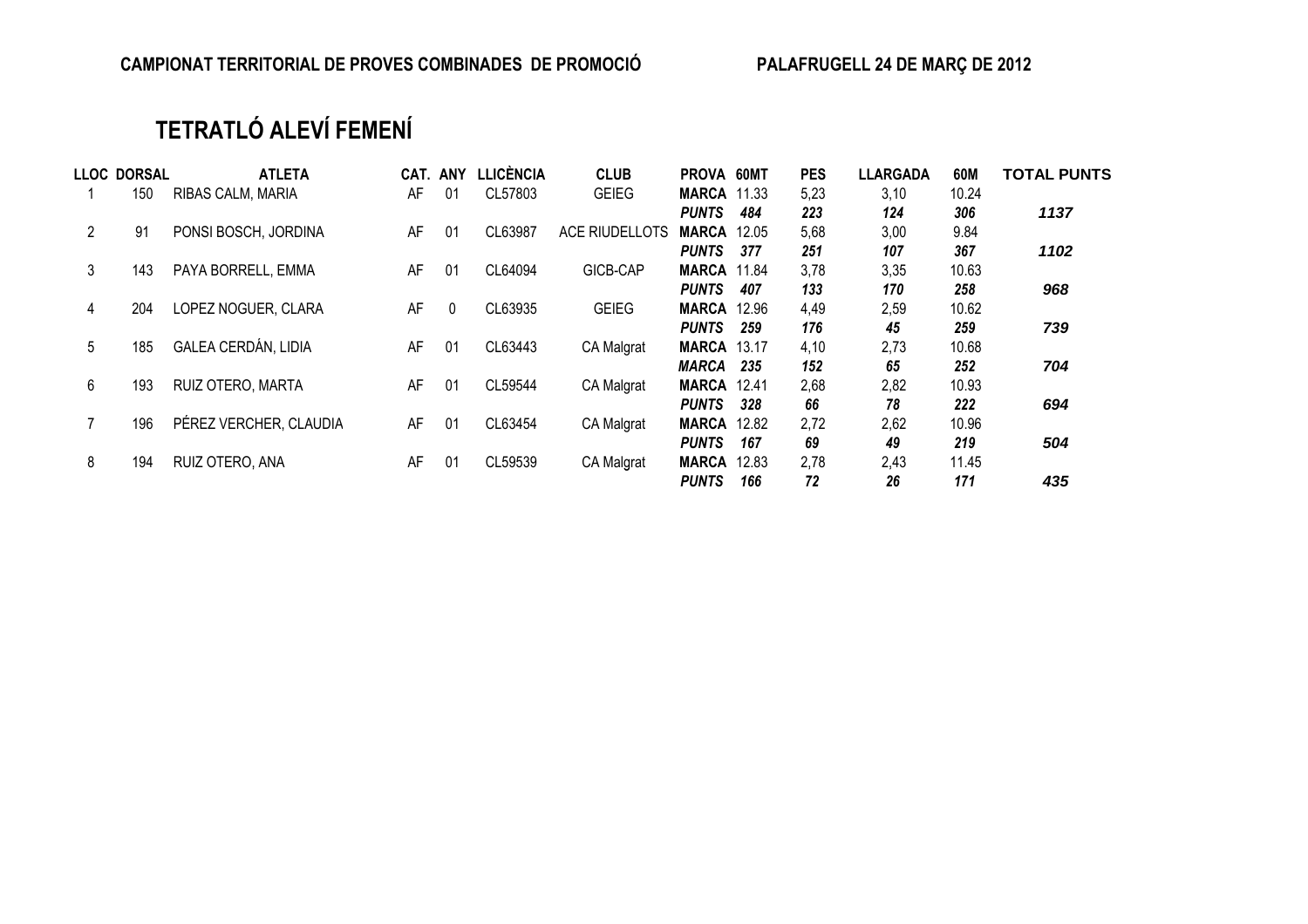## **TETRATLÓ ALEVÍ MASCULÍ**

|                | <b>LLOC DORSAL</b> | <b>ATLETA</b>              |    |             | CAT. ANY LLICÈNCIA | <b>CLUB</b>           | PROVA 60M                    |                         | <b>LLARGADA</b> | <b>PES</b>  |              | ALÇADA TOTAL PUNTS |
|----------------|--------------------|----------------------------|----|-------------|--------------------|-----------------------|------------------------------|-------------------------|-----------------|-------------|--------------|--------------------|
| $\mathbf 1$    | 104                | TEIXIDOR VILARRASSA, MARC  | AM | 01          | CL63956            | CN Banyoles           | MARCA 9.49                   |                         | 3,43            | 6,25        | 1,15         |                    |
|                |                    |                            |    |             |                    |                       | <b>PUNTS</b>                 | 205                     | 121             | 263         | 159          | 748                |
| $\overline{2}$ | 192                | FONTÀS ROBERT, TELM        | AM | 02          | CL58285            | CA Malgrat            | MARCA 9.64                   |                         | 3,54            | 4,30        | 1,18         |                    |
|                |                    |                            |    |             |                    |                       | <b>PUNTS</b>                 | 178                     | 136             | 151         | 176          | 641                |
| $\mathsf 3$    | 189                | MARTINEZ MAS, GUIU         | AM | 01          | CL59533            | CA Malgrat            | MARCA 9.66                   |                         | 3,3             | 5,41        | 1,12         |                    |
|                |                    |                            |    |             |                    |                       | <b>PUNTS</b>                 | 174                     | 103             | 215         | 142          | 634                |
| $\overline{4}$ | 176                | CORIS COBOS, VICTOR        | AM | 01          | CL61145            | CA SANT CELONI        | MARCA 9.92                   |                         | 3,48            | 4,91        | 1,03         |                    |
|                |                    |                            |    |             |                    |                       | <b>PUNTS</b>                 | 132                     | 127             | 186         | 96           | 541                |
| 5              | 103                | MEDINA FREIXA, ALEX        | AM | 02          | CL63957            | CN Banyoles           | MARCA 9.96                   |                         | 3,01            | 4,73        | 1,15         |                    |
|                |                    |                            |    |             |                    |                       | <b>PUNTS</b>                 | 126                     | 67              | 176         | 159          | 528                |
| 6              | 208                | TREMOSA OLIVERAS, MARC     | AM | 02          | CL63991            | <b>ACE RIUDELLOTS</b> | <b>MARCA 10.11</b>           |                         | 3,14            | 4,69        | 1,15         |                    |
|                |                    |                            |    |             |                    |                       | <b>PUNTS</b>                 | 105                     | 83              | 173         | 159          | 520                |
| $\overline{7}$ | 191                | FOLCH CASADELLÀ, ADRIÀ     | AM | 02          | CL57395            | CA Malgrat            | <b>MARCA</b>                 | 9.4                     | 2,74            | 4,63        | 1,06         |                    |
|                |                    |                            |    |             |                    |                       | <b>PUNTS</b>                 | 178                     | 38              | 170         | 111          | 497                |
| 8              | 135                | <b>GENTO VAN DAM, JOEL</b> | AM | $\pmb{0}$   | CL57262            | AA Palamos            | MARCA 9.97                   |                         | 3,08            | 4,28        | 1,06         |                    |
|                |                    |                            |    |             |                    |                       | <b>PUNTS</b>                 | 125                     | 75              | 150         | 111          | 461                |
| 9              | 173                | <b>BOSSA VILA, PEP</b>     | AM | 02          | CL63108            | CA Figueres           | <b>MARCA 10.59</b>           |                         | 2,93            | 6,03        | $\mathbf{1}$ |                    |
|                |                    |                            |    |             |                    |                       | <b>PUNTS</b>                 | 48                      | 58              | 251         | 81           | 438                |
| $10$           | 94                 | GONZALEZ, KINAN            | AM | 02          | CL64239            | CA VENTALLÓ           | <b>MARCA</b>                 | 9.8                     | 2,62            | 4,11        | 0,97         |                    |
|                |                    |                            |    |             |                    |                       | <b>PUNTS</b>                 | 115                     | 26              | 140         | 68           | 349                |
| 11             | 187                | LOPEZ AUÑÓN, MATEO         | AM | 02          | CL61719            | CA Malgrat            | <b>MARCA 10.48</b>           |                         | 2,57            | 5,14        | 0,94         |                    |
|                |                    |                            |    |             |                    |                       | <b>PUNTS</b>                 | 60                      | 22              | 199         | 55           | 336                |
| 12             | 174                | FILALI GNAUI, AIMAN        | AM | 02          | CL63113            | CA Figueres           | <b>MARCA 10.72</b>           |                         | 2,51            | 4,89        | 0,85         |                    |
|                |                    |                            |    |             |                    |                       | <b>PUNTS</b>                 | 37                      | 17              | 185         | 22           | 261                |
| 13             | 211                | <b>JOAN PARETAS</b>        | AM | $\mathbf 0$ | $\pmb{0}$          | VENTALLÓ              | <b>MARCA</b><br><b>PUNTS</b> | 10.5<br>35              | 2,61<br>25      | 4,09<br>139 | 0,91<br>43   | 242                |
| 14             | 210                | ALEC WILSON                | AM | $\pmb{0}$   | $\pmb{0}$          | VENTALLÓ              | <b>MARCA</b>                 | 10.9                    | 2,64            | 4,34        | 0,91         |                    |
|                |                    |                            |    |             |                    |                       | <b>PUNTS</b>                 | 9                       | 28              | 153         | 43           | 233                |
| 15             | 190                | VÉLEZ MARTÍ, PERE          | AM | 01          | CL63466            | CA Malgrat            | <b>MARCA</b>                 | 10.2                    | 2,54            | 3,35        | 0,91         |                    |
|                |                    |                            |    |             |                    |                       | <b>PUNTS</b>                 | 64                      | 20              | 98          | 43           | 225                |
| 16             | 188                | JARO LOPEZ, JOEL           | AM | 02          | CL57396            | CA Malgrat            | <b>MARCA 10.38</b>           |                         | 2,44            | 3,35        | 0,91         |                    |
|                |                    |                            |    |             |                    |                       | <b>PUNTS</b>                 | 71                      | 12              | 98          | 43           | 224                |
| 17             | 164                | KERARMI ABDELILAH          | AM | 02          | EN TRÀMIT          | GICB-CAP              | <b>MARCA 10.87</b>           |                         | 2,55            | 3,80        | 0,88         |                    |
|                |                    |                            |    |             |                    |                       | <b>PUNTS</b>                 | 25                      | 20              | 123         | 32           | 200                |
| 18             | 177                | MOLINA GARCIA, PAU         | AM | 02          | CL63986            | ACE RIUDELLOTS        | <b>MARCA 11.36</b>           |                         | 2,34            | 3,79        | 0,97         |                    |
|                |                    |                            |    |             |                    |                       | <b>MARCA</b>                 | $\overline{\mathbf{1}}$ | 5               | 122         | 68           | 196                |
| 19             | 205                | TARRES DIAZ, ARON          | AM | 02          | $\pmb{0}$          | GICB-CAP              | <b>MARCA 11.52</b>           |                         | <b>NULS</b>     | 3,27        | <b>NULS</b>  |                    |
|                |                    |                            |    |             |                    |                       | <b>PUNTS</b>                 | 0                       | 0               | 93          | 0            | 93                 |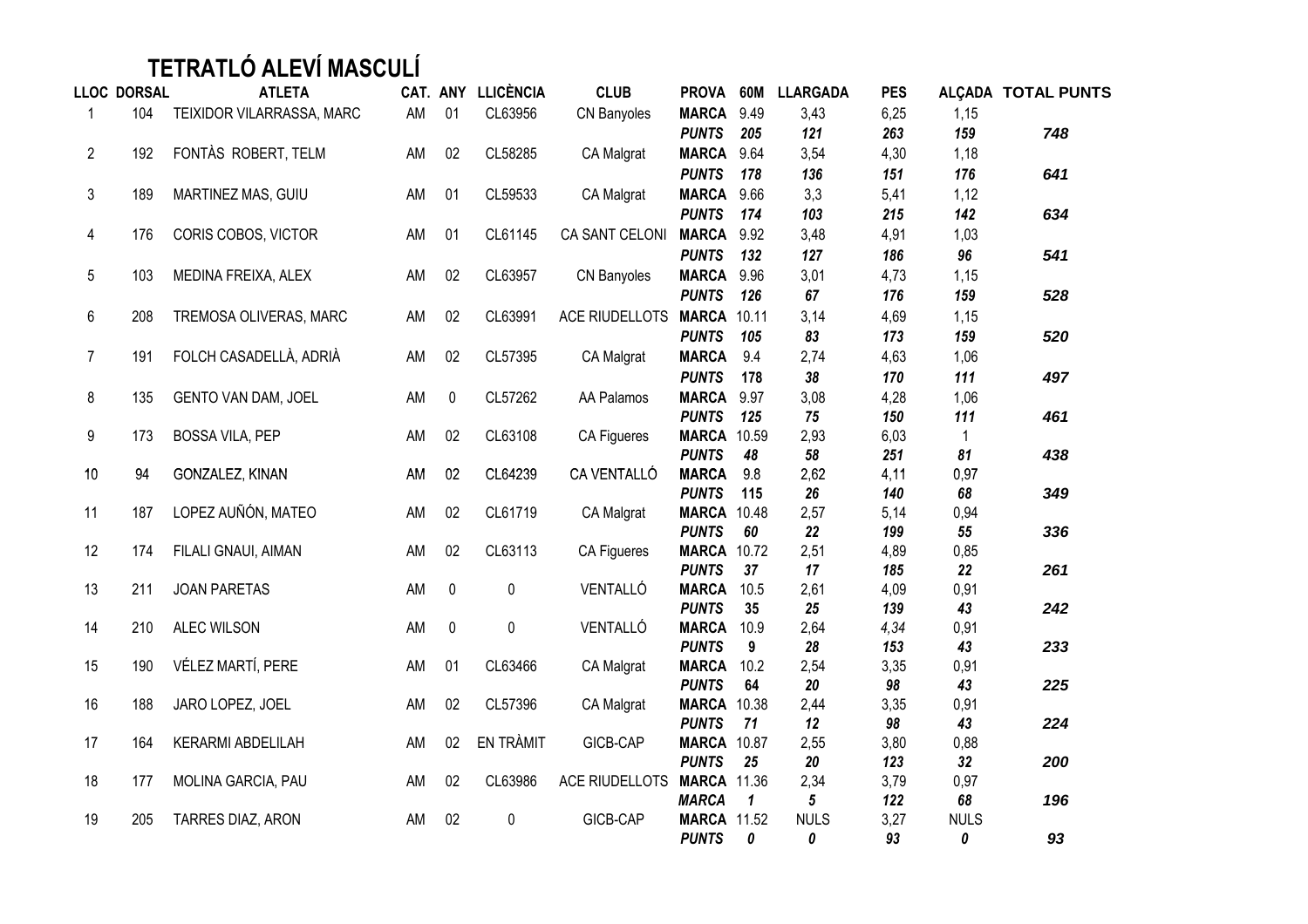## **TRIATLÓ BENJAMÍ FEMENÍ**

|                | LLOC DORSAL | <b>ATLETA</b>                | CAT.      | <b>ANY</b>   | <b>LLICÈNCIA</b> | <b>CLUB</b>       | <b>PROVA</b>       | 60M   | <b>LLARGADA</b> | <b>PILOTA</b> | <b>TOTAL PUNTS</b> |
|----------------|-------------|------------------------------|-----------|--------------|------------------|-------------------|--------------------|-------|-----------------|---------------|--------------------|
|                | 197         | MARTINEZ SERRA, MARTINA      | ВF        | 03           | CL63450          | <b>CA Malgrat</b> | <b>MARCA</b>       | 10.04 | 3,03            | 10,97         |                    |
|                |             |                              |           |              |                  |                   | <b>PUNTS</b>       | 335   | 112             | 123           | 570                |
| $\overline{2}$ | 209         | <b>MORELL GIRAUPS, ANNA</b>  | BF        | $\mathbf{0}$ | CL64045          | GICB-CAP          | <b>MARCA</b>       | 10.10 | 3,02            | 11,54         |                    |
|                |             |                              |           |              |                  |                   | <b>PUNTS</b>       | 326   | 110             | 134           | 570                |
| 3              | 162         | <b>GAYOLA MORENO, HELENA</b> | BF        | 03           | CL64044          | <b>GEIEG</b>      | <b>MARCA 10.49</b> |       | 3,18            | 9,80          |                    |
|                |             |                              |           |              |                  |                   | <b>PUNTS</b>       | 274   | 139             | 103           | 516                |
| 4              | 198         | YAN FANDOS JARIOD, ANNA      | BF        | 04           | CL63442          | <b>CA Malgrat</b> | <b>MARCA</b>       | 10.36 | 2,20            | 10,14         |                    |
|                |             |                              |           |              |                  |                   | <b>PUNTS</b>       | 290   | 4               | 109           | 403                |
| 5              | 179         | SEISDEDOS SANTIAGO, AINHOA   | <b>BF</b> | 03           | CL64340          | <b>CA Malgrat</b> | <b>MARCA</b>       | 10.83 | 2,52            | 6,74          |                    |
|                |             |                              |           |              |                  |                   | <b>PUNTS</b>       | 234   | 36              | 49            | 319                |
| 6              | 180         | BASCUÑANA LUJAN, MABEL       | <b>BF</b> | 03           | CL64342          | <b>CA Malgrat</b> | <b>MARCA 11.56</b> |       | 1,99            | 11,35         |                    |
|                |             |                              |           |              |                  |                   | <b>PUNTS</b>       | 162   | 0               | 130           | 292                |
| 7              | 169         | HORNO POL, OLGA              | ВF        | 03           | CL63937          | <b>GEIEG</b>      | <b>MARCA 11.46</b> |       | 2,28            | 9,34          |                    |
|                |             |                              |           |              |                  |                   | <b>MARCA</b>       | 171   | 11              | 94            | 276                |
| 8              | 100         | SCARAMELLA ROMERO, JÚLIA     | BF        | 03           | CL63941          | <b>GEIEG</b>      | <b>MARCA</b>       | 11.17 | 2,31            | 5,69          |                    |
|                |             |                              |           |              |                  |                   | <b>PUNTS</b>       | 198   | 13              | 30            | 241                |

## **TRIATLÓ BENJAMÍ MASCULÍ**

|   | <b>LLOC DORSAL</b> | <b>ATLETA</b>             | CAT. ANY |          | LLICÈNCIA | <b>CLUB</b>        | <b>PROVA</b>       | 60M   | <b>LLARGADA</b> | <b>PILOTA</b> | <b>TOTAL PUNTS</b> |
|---|--------------------|---------------------------|----------|----------|-----------|--------------------|--------------------|-------|-----------------|---------------|--------------------|
|   | 149                | COSTA CAPALLERA, GERARD   | ВM       | 03       | CL59323   | CA Figueres        | <b>MARCA</b>       | 10.09 | 2,91            | 6,70          |                    |
|   |                    |                           |          |          |           |                    | <b>PUNTS</b>       | 108   | 56              | 0             | 164                |
|   | 213                | LLOBERAS ALBERT, ARNAU    | ВM       | 04       | CL63447   | <b>MALGRAT</b>     | <b>MARCA 11.09</b> |       | 2,58            | 10,60         |                    |
|   |                    |                           |          |          |           |                    | <b>PUNTS</b>       | -11   | 23              | 40            | 74                 |
| 3 | 182                | <b>MOLIST GALEA, ERIC</b> | ВM       | 04       | CL63451   | CA Malgrat         | <b>MARCA 11.15</b> |       | 2,32            | 11,00         |                    |
|   |                    |                           |          |          |           |                    | <b>PUNTS</b>       | - 8   | 4               | 45            | 57                 |
| 4 | 170                | RODEJA BARRIENTOS, EDUARD | ВM       | 04       | CL61691   | <b>CA FIGUERES</b> | <b>MARCA</b>       | 12.34 | 2,21            | 11,10         |                    |
|   |                    |                           |          |          |           |                    | <b>PUNTS</b>       | 0     | 0               | 46            | 46                 |
| 5 | 214                | RUIZ BETLEJ, DANI         | ВM       | $\Omega$ | CL63805   | GICB-CAP           | <b>MARCA 12.11</b> |       | 2.05            | 10,66         |                    |
|   |                    |                           |          |          |           |                    | <b>PUNTS</b>       | - 0   | 0               | 41            | 41                 |
| 6 | 212                | <b>MIQUEL PARETAS</b>     | ВM       | 04       | 0         | VENTALLÓ           | <b>MARCA 11.85</b> |       | 2,36            | 5,94          |                    |
|   |                    |                           |          |          |           |                    | <b>PUNTS</b>       | 0     | 6               | 0             | 6                  |
|   |                    |                           |          |          |           |                    |                    |       |                 |               |                    |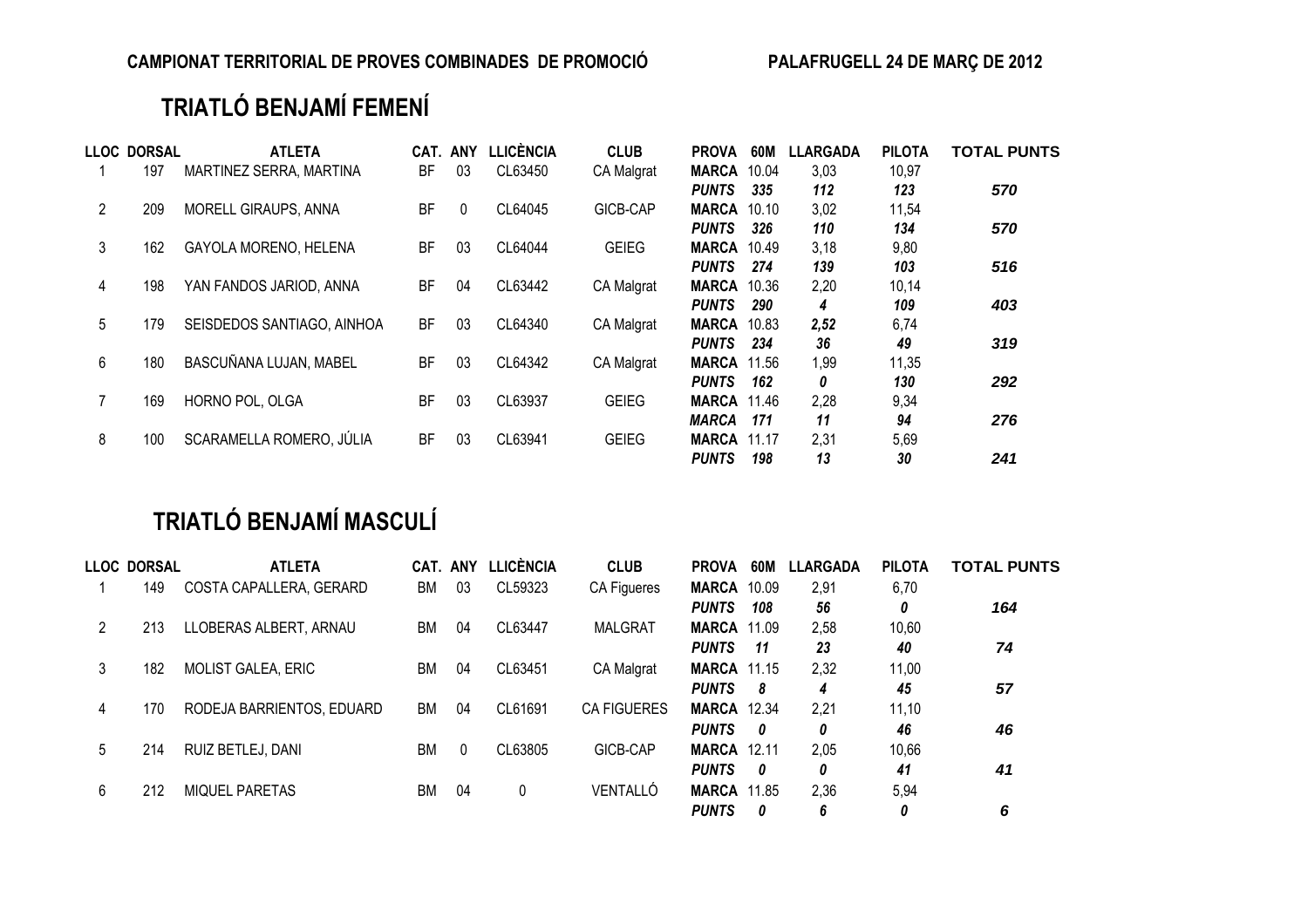## **80 M PENTATLÓ INFANTIL M**

|                |      |                   | <b>SERIE 1</b>                |    |    |                            |              |
|----------------|------|-------------------|-------------------------------|----|----|----------------------------|--------------|
|                |      | LLOC MARCA DORSAL | <b>ATLETA</b>                 |    |    | <b>CATEG ANY LLICÈNCIA</b> | <b>CLUB</b>  |
|                | 10.9 | 200               | <b>JUAREZ VITORIA, CARLOS</b> | ΙM | 99 | CL59248                    | CALL-SELVA   |
| 2              | 11.1 | 80                | CASTELL, RAMON                | ΙM | 99 | <b>EN TRAMIT</b>           | CA VENTALLÓ  |
| 3              | 11.3 | 203               | CATROFE CACHARRON, SANTIAGO   | IM | 99 | CL61077                    | <b>GEIEG</b> |
| 4              | 12.2 | 106               | MEDINA FREIXA, DAVID          | IM | 00 | CL58299                    | CN Banyoles  |
| 5              | 14.7 | 207               | ZIYANI CHOHO, HASSAN          | IM | 00 | CL64046                    | GICB-CAP     |
|                |      |                   | <b>SERIE 2</b>                |    |    |                            |              |
|                | 10.8 | 97                | CHOFFAT JOSSE, BENJAMIN       | ΙM | 99 | CL61036                    | <b>GEIEG</b> |
| $\mathfrak{p}$ | 11.3 | 93                | AVERTIN, PAUL                 | IM | 99 | CL64240                    | CA VENTALLÓ  |
| 3              | 11.8 | 201               | MAHBOUB, ANNASSE              | IM | 99 | CL63807                    | GICB-CAP     |
| 4              | 12.2 | 148               | <b>GOMEZ GAMEZ, ALAN</b>      | ΙM | 00 | CL61118                    | GICB-CAP     |
|                |      |                   |                               |    |    |                            |              |

(marques manuals per errada de l'equip de vídeo-finish)

#### **80 M PENTATLÓ INFANTÍL F SÈRIE 1**

| $\mathbf{1}$   | 12.20 | 41  | MELENDEZ MORALES, ANNA          | IF | 00 | CL57795 | <b>GEIEG</b>       |
|----------------|-------|-----|---------------------------------|----|----|---------|--------------------|
| $\overline{2}$ | 13.15 | 206 | RODRIGUEZ PUNSET, EMMA          | IF | 00 | CL61692 | <b>CA FIGUERES</b> |
| 3              | 13.36 | 202 | MAJO RAFOLS, MARTINA            | IF | 99 | CL58298 | CN Banyoles        |
| 4              | 13.77 | 113 | MOLAS RODRIGUEZ, MIREIA         | IF | 99 | CL53340 | CN Banyoles        |
| 5              | 15.20 | 144 | FRANCO GALVEZ, AIDA             | IF | 00 | CL64047 | GICB-CAP           |
|                |       |     | SERIE 2                         |    |    |         |                    |
| 1              | 11.40 | 168 | FRADERA CASTELLO, BET           | IF | 99 | CL54935 | GEIEG              |
| 2              | 11.96 | 40  | <b>GARCIA PELEGRIN, ARIADNA</b> | IF | 00 | CL61068 | GEIEG              |

| $\mathbf{2}$ | 11.96   | 40 GARCIA PELEGRIN, ARIADNA       | IE.          | 00 CL61068   | <b>GEIEG</b>             |
|--------------|---------|-----------------------------------|--------------|--------------|--------------------------|
|              | 3 12.26 | 78 ISERN. MARIONA                 |              |              | 99 EN TRAMIT CA VENTALLÓ |
|              | 4 12.50 | 157 COLL ARMENGOL. JOANA          |              | IF 0 CL63928 | GEIEG.                   |
|              |         | 5 13.03 111 ANGLADA GARCIA. IRINA | $\mathbb{H}$ | 00 CL53339   | CN Banyoles              |

## **60 M TETRATLÓ ALEVI F**

|   | 9.82  | 91  | PONSI BOSCH, JORDINA   | AF | 01 | CL63987 | ACE RIUDELLOTS |
|---|-------|-----|------------------------|----|----|---------|----------------|
| 2 | 10.24 | 150 | RIBAS CALM, MARIA      | AF | 01 | CL57803 | <b>GEIEG</b>   |
| 3 | 10.62 | 204 | LOPEZ NOGUER, CLARA    | AF |    | CL63935 | <b>GEIEG</b>   |
| 4 | 10.63 | 143 | PAYA BORRELL, EMMA     | AF | 01 | CL64094 | GICB-CAP       |
| 5 | 10.68 | 185 | GALEA CERDÁN, LIDIA    | AF | 01 | CL63443 | CA Malgrat     |
| 6 | 10.93 | 193 | RUIZ OTERO, MARTA      | AF | 01 | CL59544 | CA Malgrat     |
| 7 | 10.96 | 196 | PÉREZ VERCHER, CLAUDIA | AF | 01 | CL63454 | CA Malgrat     |
| 8 | 11.45 | 194 | RUIZ OTERO, ANA        | AF | 01 | CL59539 | CA Malgrat     |
|   |       |     |                        |    |    |         |                |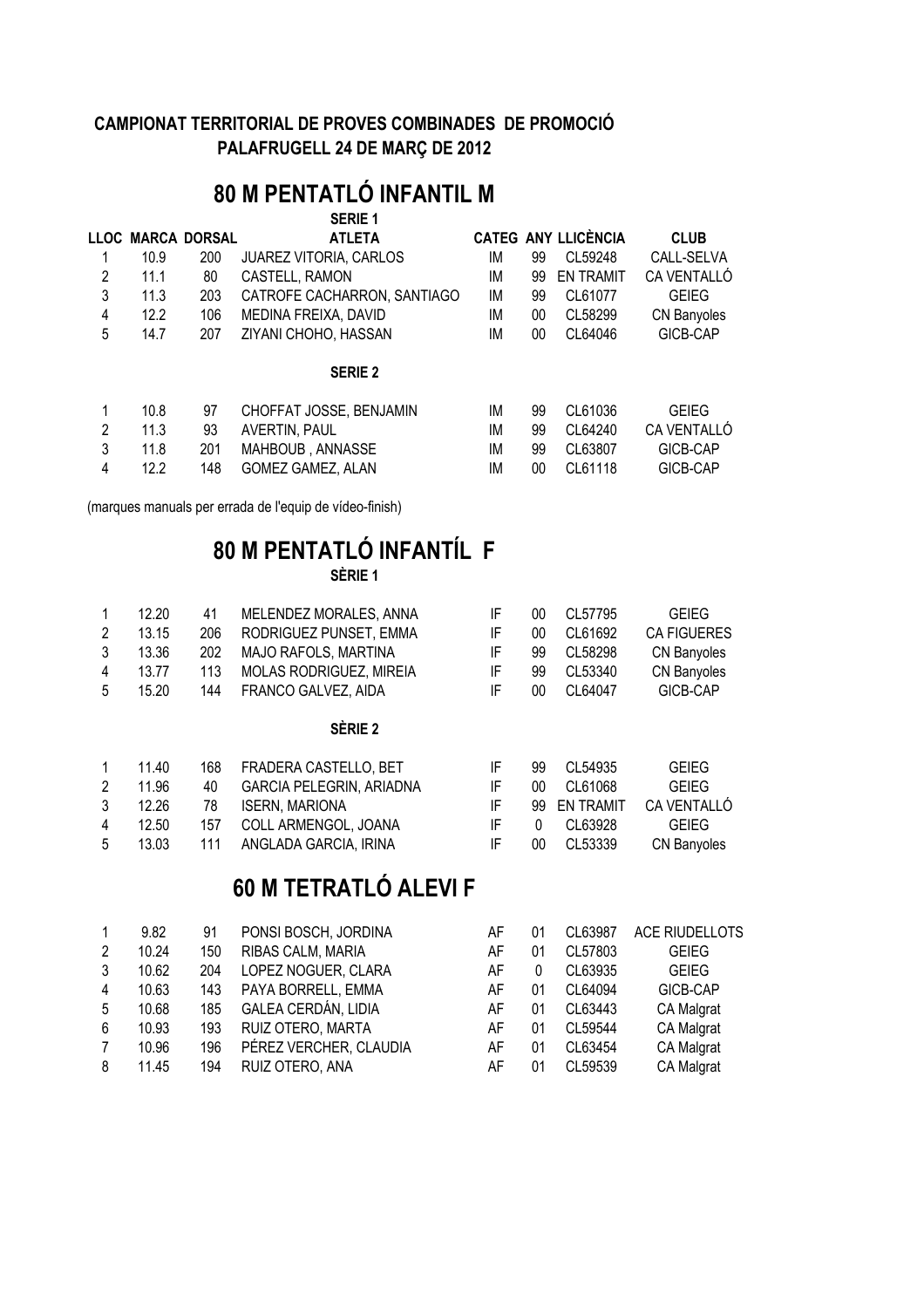#### **60 M TETRATLÓ ALEVÍ M SÈRIE 1**

|                |       |                     | JENIE I                   |    |              |                            |                       |
|----------------|-------|---------------------|---------------------------|----|--------------|----------------------------|-----------------------|
| <b>LLOC</b>    |       | <b>MARCA DORSAL</b> | <b>ATLETA</b>             |    |              | <b>CATEG ANY LLICÈNCIA</b> | <b>CLUB</b>           |
| 1              | 9.92  | 176                 | CORIS COBOS, VICTOR       | AM | 01           | CL61145                    | CA SANT CELONI        |
| 2              | 9.96  | 103                 | MEDINA FREIXA, ALEX       | AM | 02           | CL63957                    | CN Banyoles           |
| 3              | 9.97  | 135                 | GENTO VAN DAM, JOEL       | AM | $\mathbf{0}$ | CL57262                    | AA Palamos            |
| 4              | 10.38 | 188                 | JARO LOPEZ, JOEL          | AM | 02           | CL57396                    | CA Malgrat            |
| 5              | 10.59 | 173                 | <b>BOSSA VILA, PEP</b>    | AM | 02           | CL63108                    | CA Figueres           |
| 6              | 10.87 | 164                 | <b>KERARMI ABDELILAH</b>  | AM | 02           | EN TRÀMIT                  | GICB-CAP              |
| 7              | 11.36 | 177                 | MOLINA GARCIA, PAU        | AM | 02           | CL63986                    | <b>ACE RIUDELLOTS</b> |
|                |       |                     | SÈRIE 2                   |    |              |                            |                       |
| 1              | 9.49  | 104                 | TEIXIDOR VILARRASSA, MARC | AM | 01           | CL63956                    | CN Banyoles           |
| $\overline{2}$ | 9.64  | 192                 | FONTAS ROBERT, TELM       | AM | 02           | CL58285                    | CA Malgrat            |
| 3              | 9.66  | 189                 | MARTINEZ MAS, GUIU        | AM | 01           | CL59533                    | CA Malgrat            |
| $\overline{4}$ | 10.11 | 208                 | TREMOSA OLIVERAS, MARC    | AM | 02           | CL63991                    | <b>ACE RIUDELLOTS</b> |
| 5              | 10.48 | 187                 | LOPEZ AUÑÓN, MATEO        | AM | 02           | CL61719                    | CA Malgrat            |
| 6              | 10.72 | 174                 | FILALI GNAUI, AIMAN       | AM | 02           | CL63113                    | CA Figueres           |
| 7              | 11.52 | 205                 | TARRES DIAZ, ARON         | AM | 02           | 0                          | GICB-CAP              |
|                |       |                     | SÈRIE <sub>3</sub>        |    |              |                            |                       |
| 1              | 9.4   | 191                 | FOLCH CASADELLÀ, ADRIÀ    | AM | 02           | CL57395                    | CA Malgrat            |
| $\overline{2}$ | 9.8   | 94                  | GONZALEZ, KINAN           | AM | 02           | CL64239                    | CA VENTALLÓ           |
| 3              | 10.2  | 190                 | VÉLEZ MARTÍ, PERE         | AM | 01           | CL63466                    | CA Malgrat            |
| 4              | 10.5  | 211                 | <b>JOAN PARETAS</b>       | AM | 0            | 0                          | VENTALLÓ              |
| 5              | 10.9  | 210                 | <b>ALEC WILSON</b>        | AM | 0            | 0                          | VENTALLÓ              |
|                |       |                     |                           |    |              |                            |                       |

(la tercera sèrie s'ha pres amb cronometratge manual per errada de la vídeo-finish)

## **60 M TRIATLÓ BENJAMI F**

|      | ı |  |
|------|---|--|
| N 11 |   |  |
|      |   |  |

| 2<br>3         | 10.10<br>10.83<br>11.17 | 209<br>179<br>100 | MORELL GIRAUPS, ANNA<br>SEISDEDOS SANTIAGO, AINHOA<br>SCARAMELLA ROMERO, JÚLIA | ВF<br>ВF<br>ВF | 0<br>03<br>03 | CL64045<br>CL64340<br>CL63941 | GICB-CAP<br><b>CA Malgrat</b><br><b>GEIEG</b> |
|----------------|-------------------------|-------------------|--------------------------------------------------------------------------------|----------------|---------------|-------------------------------|-----------------------------------------------|
| 4              | 11.56                   | 180               | BASCUÑANA LUJAN, MABEL                                                         | ВF             | 03            | CL64342                       | CA Malgrat                                    |
|                |                         |                   | SÈRIE <sub>2</sub>                                                             |                |               |                               |                                               |
|                | 10.04                   | 197               | MARTINEZ SERRA, MARTINA                                                        | ВF             | 03            | CL63450                       | CA Malgrat                                    |
| $\overline{2}$ | 10.36                   | 198               | YAN FANDOS JARIOD, ANNA                                                        | ВF             | 04            | CL63442                       | <b>CA Malgrat</b>                             |
| 3              | 10.49                   | 162               | GAYOLA MORENO, HELENA                                                          | ВF             | 03            | CL64044                       | <b>GEIEG</b>                                  |
| 4              | 11.46                   | 169               | HORNO POL, OLGA                                                                | ВF             | 03            | CL63937                       | <b>GEIEG</b>                                  |

## **60 M TRIATLÓ BENJAMI M**

| 10.09 | 149 | COSTA CAPALLERA, GERARD | ВM                                              | 03       | CL59323 | CA Figueres        |
|-------|-----|-------------------------|-------------------------------------------------|----------|---------|--------------------|
| 11.09 | 213 | LLOBERAS ALBERT, ARNAU  | BМ                                              | 04       | CL63447 | <b>MALGRAT</b>     |
| 11.15 | 182 |                         | BМ                                              | 04       | CL63451 | <b>CA Malgrat</b>  |
| 11.85 | 212 | MIQUEL PARETAS          | BМ                                              | 04       |         | VENTALLÓ           |
| 12.11 | 214 | RUIZ BETLEJ, DANI       | BM                                              | $\Omega$ | CL63805 | GICB-CAP           |
| 12.34 | 170 |                         | BМ                                              | 04       | CL61691 | <b>CA FIGUERES</b> |
|       |     |                         | MOLIST GALEA, ERIC<br>RODEJA BARRIENTOS, EDUARD |          |         |                    |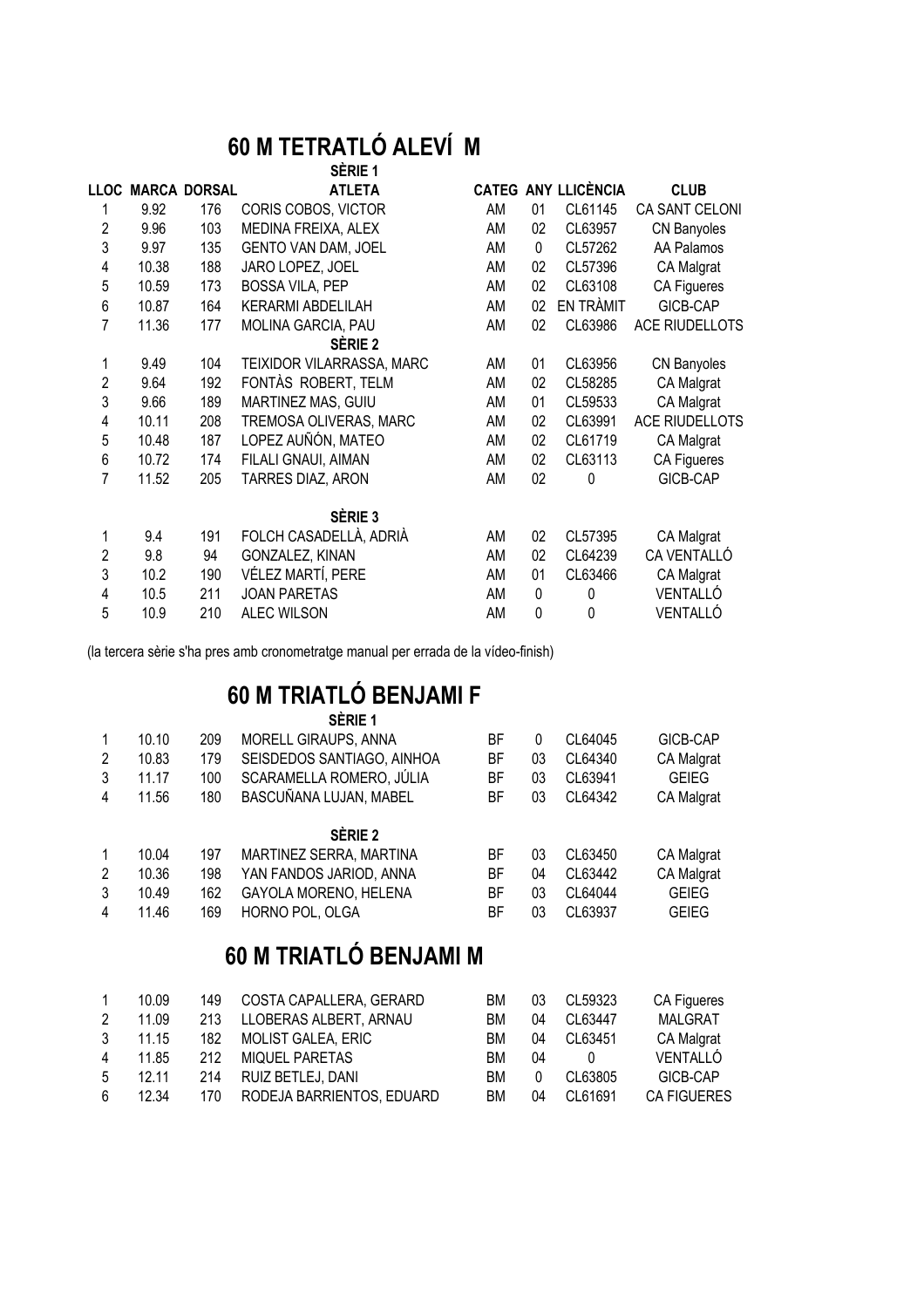## **80 M TANQUES PENTATLÓ INFANTIL F**

|               |            |               | <b>SERIE 1</b>                  |              |            |                  |                    |
|---------------|------------|---------------|---------------------------------|--------------|------------|------------------|--------------------|
| <b>LLOC</b>   | MARCA      | <b>DORSAL</b> | <b>ATLETA</b>                   | <b>CATEG</b> | <b>ANY</b> | <b>LLICÈNCIA</b> | <b>CLUB</b>        |
|               | 14.32      | 168           | FRADERA CASTELLO, BET           | IF           | 99         | CL54935          | <b>GEIEG</b>       |
| $\mathcal{P}$ | 17.14      | 157           | COLL ARMENGOL, JOANA            | IF           | 0          | CL63928          | <b>GEIEG</b>       |
| 3             | 17.21      | 111           | ANGLADA GARCIA, IRINA           | IF           | 00         | CL53339          | CN Banyoles        |
| 4             | 18.09      | 206           | RODRIGUEZ PUNSET, EMMA          | IF           | 00         | CL61692          | <b>CA FIGUERES</b> |
|               | <b>RET</b> | 144           | FRANCO GALVEZ, AIDA             | IF           | 00         | CL64047          | GICB-CAP           |
|               |            |               | <b>SERIE2</b>                   |              |            |                  |                    |
|               | 16.33      | 40            | <b>GARCIA PELEGRIN, ARIADNA</b> | IF           | 00         | CL61068          | <b>GEIEG</b>       |
| 2             | 19.39      | 202           | <b>MAJO RAFOLS, MARTINA</b>     | IF           | 99         | CL58298          | CN Banyoles        |
| 3             | 21.38      | 41            | MELENDEZ MORALES, ANNA          | IF           | 00         | CL57795          | <b>GEIEG</b>       |
|               | <b>RET</b> | 113           | <b>MOLAS RODRIGUEZ, MIREIA</b>  | IF           | 99         | CL53340          | CN Banyoles        |

## **80 M TANQUES PENTATLÓ INFANTIL M**

| $\mathbf{1}$ | 15.61      | 93  | AVERTIN, PAUL               | ΙM | 99 | CL64240          | CA VENTALLÓ  |
|--------------|------------|-----|-----------------------------|----|----|------------------|--------------|
| 2            | 15.77      | 97  | CHOFFAT JOSSE, BENJAMIN     | IM | 99 | CL61036          | <b>GEIEG</b> |
| 3            | 15.90      | 201 | MAHBOUB, ANNASSE            | IM | 99 | CL63807          | GICB-CAP     |
| 4            | 16.86      | 99  | CATROFE CACHARRON, SANTIAGO | IM | 99 | CL61077          | <b>GEIEG</b> |
| 5            | 18.12      | 106 | MEDINA FREIXA, DAVID        | ΙM | 00 | CL58299          | CN Banyoles  |
| 6            | 18.42      | 80  | CASTELL, RAMON              | ΙM | 99 | <b>EN TRAMIT</b> | CA VENTALLÓ  |
| $\sim$       | <b>RET</b> | 148 | <b>GOMEZ GAMEZ, ALAN</b>    | ΙM | 00 | CL61118          | GICB-CAP     |
|              | RET        | 160 | ZIYANI CHOHO, HASSAN        | ΙM | 00 | CL64046          | GICB-CAP     |

## **60 M TANQUES TETRATLÓ ALEVI F**

| $\mathbf{1}$   | 11.33 | 150 | RIBAS CALM, MARIA      | AF | 01       | CL57803 | <b>GEIEG</b>   |
|----------------|-------|-----|------------------------|----|----------|---------|----------------|
| 2              | 11.84 | 143 | PAYA BORRELL, EMMA     | AF | 01       | CL64094 | GICB-CAP       |
| 3              | 12.05 | 91  | PONSI BOSCH, JORDINA   | AF | 01       | CL63987 | ACE RIUDELLOTS |
| $\overline{4}$ | 12.41 | 193 | RUIZ OTERO, MARTA      | AF | 01       | CL59544 | CA Malgrat     |
| 5              | 12.96 | 204 | LOPEZ NOGUER, CLARA    | AF | $\Omega$ | CL63935 | <b>GEIEG</b>   |
| 6              | 13.17 | 185 | GALEA CERDÁN, LIDIA    | AF | 01       | CL63443 | CA Malgrat     |
| 7              | 13.82 | 196 | PÉREZ VERCHER, CLAUDIA | AF | 01       | CL63454 | CA Malgrat     |
| 8              | 13.83 | 194 | RUIZ OTERO, ANA        | AF | -01      | CL59539 | CA Malgrat     |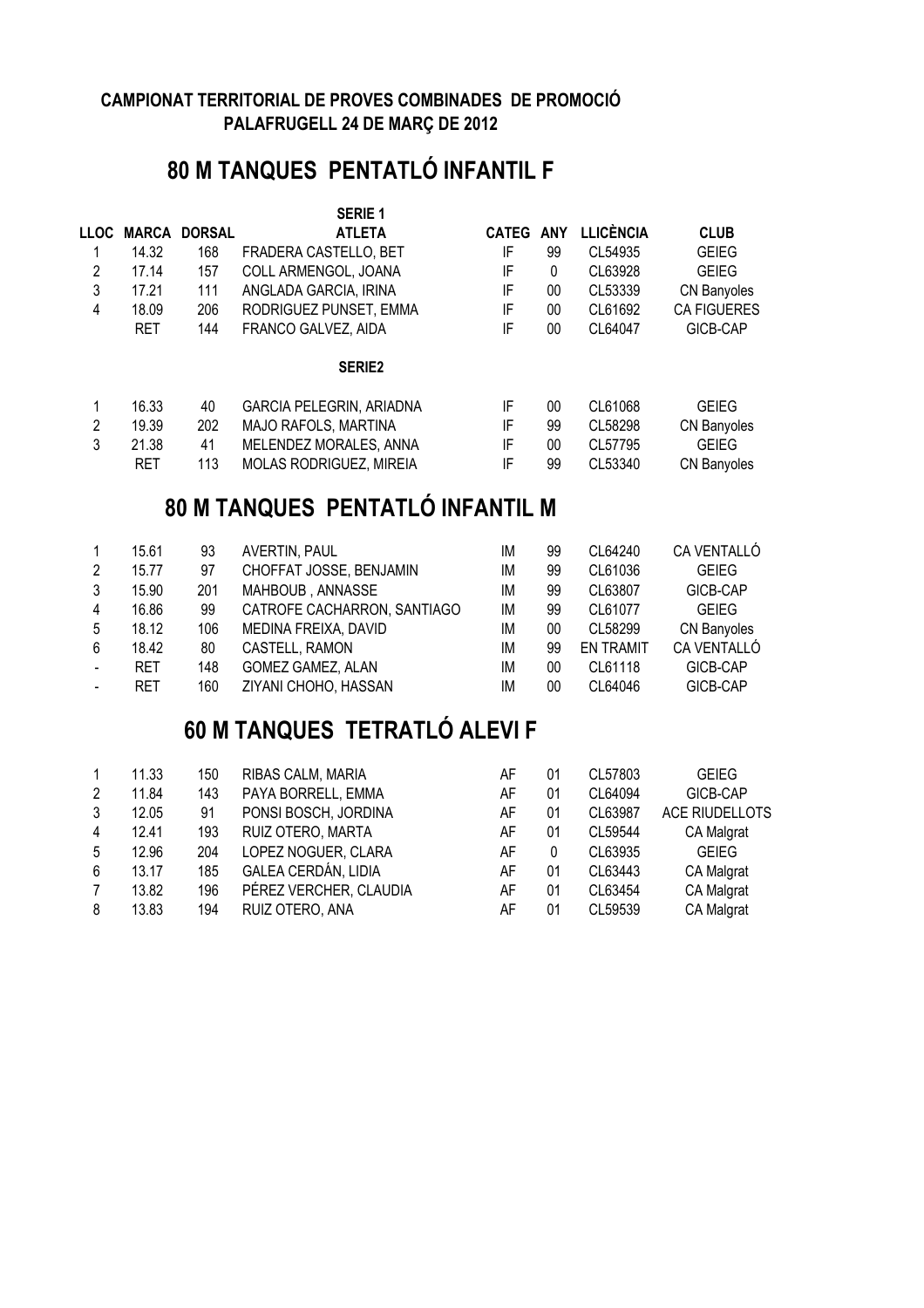## **LLARGADA INFANTIL F**

|                |      |                     |                             |                  |              |                  |                       |             | <b>INTENTS</b> |         |
|----------------|------|---------------------|-----------------------------|------------------|--------------|------------------|-----------------------|-------------|----------------|---------|
| <b>LLOC</b>    |      | <b>MARCA DORSAL</b> | <b>ATLETA</b>               | <b>CATEG ANY</b> |              | <b>LLICÈNCIA</b> | <b>CLUB</b>           | $\mathbf 1$ | $\overline{2}$ | 3       |
| 1              | 4,21 | 168                 | FRADERA CASTELLO, BET       | IF               | 99           | CL54935          | <b>GEIEG</b>          | 4,21        | 4,21           | 4,08    |
| $\overline{c}$ | 3,87 | 40                  | GARCIA PELEGRIN, ARIADNA    | IF               | $00\,$       | CL61068          | <b>GEIEG</b>          | 3,01        | 3,61           | 3,87    |
| 3              | 3,72 | 157                 | COLL ARMENGOL, JOANA        | IF               | $\mathbf{0}$ | CL63928          | <b>GEIEG</b>          | 3,71        | 3,63           | 3,72    |
| 4              | 3,48 | 78                  | <b>ISERN, MARIONA</b>       | IF               | 99           | <b>EN TRAMIT</b> | <b>CA VENTALLÓ</b>    | 3,42        | 3,15           | 3,48    |
| 5              | 3,37 | 206                 | RODRIGUEZ PUNSET, EMMA      | IF               | 00           | CL61692          | <b>CA FIGUERES</b>    | 3,23        | 3,37           | 3,21    |
| 6              | 3,32 | 111                 | ANGLADA GARCIA, IRINA       | IF               | 00           | CL53339          | CN Banyoles           | 2,93        | 3,10           | 3,32    |
| $\overline{7}$ | 3,21 | 41                  | MELENDEZ MORALES, ANNA      | IF               | 00           | CL57795          | <b>GEIEG</b>          | 3,18        | 2,99           | 3,21    |
| 8              | 3,09 | 202                 | MAJO RAFOLS, MARTINA        | IF               | 99           | CL58298          | <b>CN Banyoles</b>    | 3,09        | 2,73           | 2,86    |
| 9              | 2,9  | 144                 | FRANCO GALVEZ, AIDA         | IF               | 00           | CL64047          | GICB-CAP              | 2,90        | 2,69           | 2,76    |
| 10             | 2,84 | 113                 | MOLAS RODRIGUEZ, MIREIA     | IF               | 99           | CL53340          | CN Banyoles           | 2,84        | 2,62           | 2,72    |
|                |      |                     | <b>LLARGADA INFANTIL M</b>  |                  |              |                  |                       |             | <b>INTENTS</b> |         |
|                |      |                     |                             |                  |              |                  |                       | 1           | $\mathbf{2}$   | 3       |
| 1              | 3,95 | 200                 | JUAREZ VITORIA, CARLOS      | IM               | 99           | CL59248          | CALL-SELVA            | 3,73        | 3,95           | $\sf X$ |
| $\overline{2}$ | 3,94 | 80                  | CASTELL, RAMON              | IM               | 99           | <b>EN TRAMIT</b> | CA VENTALLÓ           | 3,76        | 3,63           | 3,94    |
| 3              | 3,93 | 201                 | MAHBOUB, ANNASSE            | IM               | 99           | CL63807          | GICB-CAP              | 3,93        | 3,88           | 3,58    |
| 4              | 3,90 | 93                  | AVERTIN, PAUL               | IM               | 99           | CL64240          | CA VENTALLÓ           | 3,61        | 3,65           | 3,90    |
| 5              | 3,86 | 97                  | CHOFFAT JOSSE, BENJAMIN     | IM               | 99           | CL61036          | <b>GEIEG</b>          | 3,86        | X              | 3,74    |
| 6              | 3,66 | 203                 | CATROFE CACHARRON, SANTIAG( | IM               | 99           | CL61077          | <b>GEIEG</b>          | 3,66        | 3,55           | 3,62    |
| $\overline{7}$ | 3,61 | 148                 | GOMEZ GAMEZ, ALAN           | IM               | 00           | CL61118          | GICB-CAP              | X           | 3,61           | 3,57    |
| 8              | 2,93 | 106                 | MEDINA FREIXA, DAVID        | IM               | $00\,$       | CL58299          | CN Banyoles           | 2,93        | 2,76           | 1,92    |
| 9              | 2,45 | 207                 | ZIYANI CHOHO, HASSAN        | IM               | $00\,$       | CL64046          | GICB-CAP              | 2,36        | 2,27           | 2,45    |
|                |      |                     | LLARGADA ALEVÍ F            |                  |              |                  |                       |             | <b>INTENTS</b> |         |
|                |      |                     |                             |                  |              |                  |                       | 1           | $\overline{2}$ | 3       |
| 1              | 3,35 | 143                 | PAYA BORRELL, EMMA          | AF               | 01           | CL64094          | GICB-CAP              | 3,35        | 3,06           | 2,95    |
| $\overline{2}$ | 3,10 | 150                 | RIBAS CALM, MARIA           | AF               | 01           | CL57803          | <b>GEIEG</b>          | X           | 2,87           | 3,10    |
| 3              | 3,00 | 91                  | PONSI BOSCH, JORDINA        | AF               | 01           | CL63987          | <b>ACE RIUDELLOTS</b> | 2,98        | 2,76           | 3,00    |
| 4              | 2,82 | 193                 | RUIZ OTERO, MARTA           | <b>AF</b>        | 01           | CL59544          | CA Malgrat            | 2,79        | 2,62           | 2,82    |
| 5              | 2,73 | 185                 | GALEA CERDÁN, LIDIA         | AF               | 01           | CL63443          | CA Malgrat            | 2,31        | 2,64           | 2,73    |
| 6              | 2,62 | 196                 | PÉREZ VERCHER, CLAUDIA      | AF               | 01           | CL63454          | CA Malgrat            | 2,62        | 2,33           | 2,53    |
| $\overline{7}$ | 2,59 | 204                 | LOPEZ NOGUER, CLARA         | AF               | 0            | CL63935          | <b>GEIEG</b>          | Χ           | 2,59           | 2,46    |
| 8              | 2,43 | 194                 | RUIZ OTERO, ANA             | AF               | 01           | CL59539          | CA Malgrat            | 2,38        | 2,43           | 2,35    |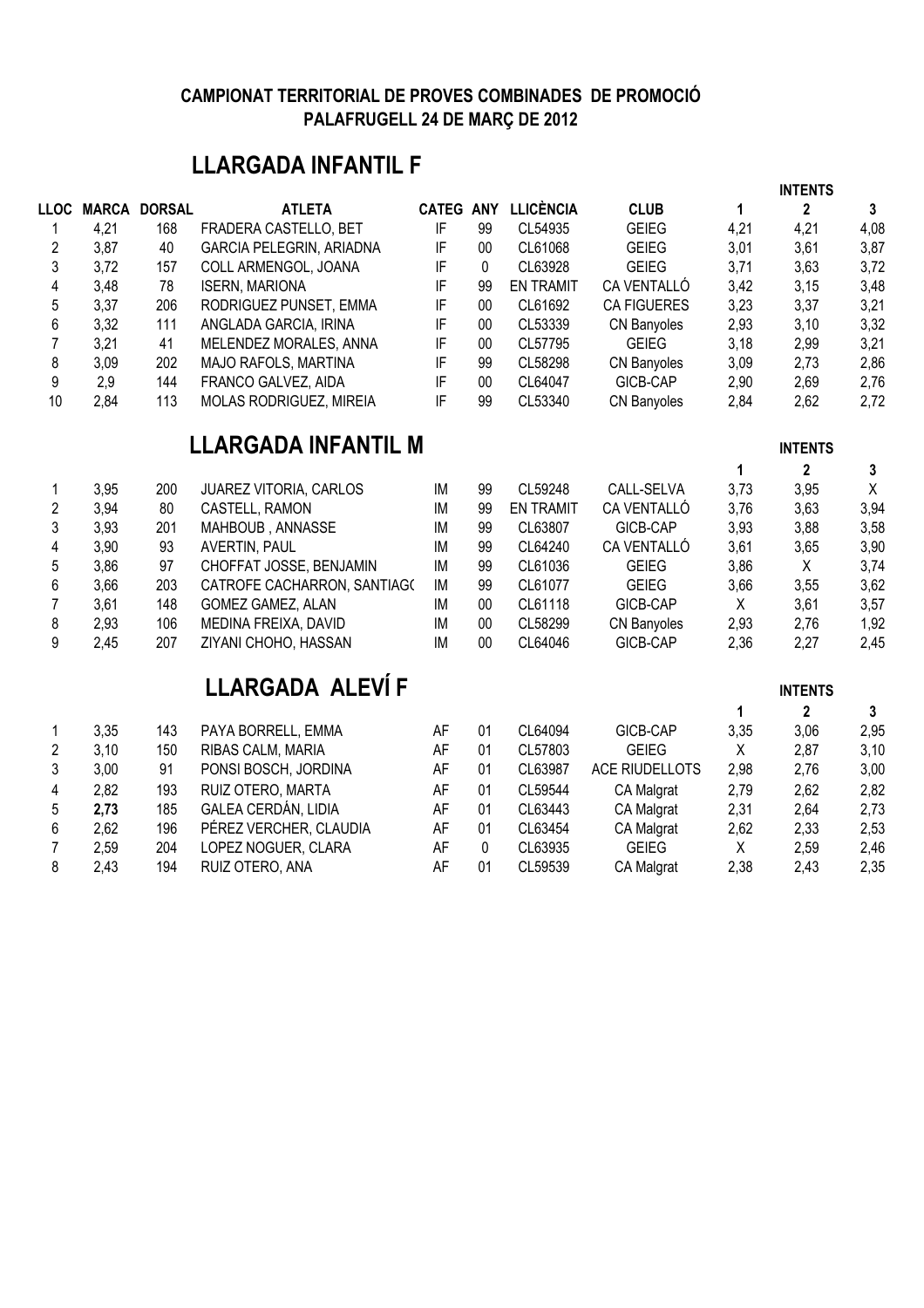## **LLARGADA ALEVÍ M INTENTS**

2,21 170 RODEJA BARRIENTOS, EDUARD BM 04 CL61691 CA FIGUERES - 2,17 2,21

| <b>LLOC</b>             |             | <b>MARCA DORSAL</b> | <b>ATLETA</b>              | <b>CATEG ANY</b> |             | <b>LLICÈNCIA</b> | <b>CLUB</b>           | 1            | $\overline{2}$ | $\mathbf{3}$ |
|-------------------------|-------------|---------------------|----------------------------|------------------|-------------|------------------|-----------------------|--------------|----------------|--------------|
| 1                       | 3,54        | 192                 | FONTÀS ROBERT, TELM        | AM               | 02          | CL58285          | CA Malgrat            | 2,91         | 3,42           | 3,54         |
| $\overline{c}$          | 3,48        | 176                 | CORIS COBOS, VICTOR        | AM               | 01          | CL61145          | CA SANT CELONI        | 3,48         | 3,44           | 3,32         |
| 3                       | 3,43        | 104                 | TEIXIDOR VILARRASSA, MARC  | AM               | 01          | CL63956          | CN Banyoles           | 3,20         | 2,79           | 3,43         |
| $\overline{\mathbf{4}}$ | 3,30        | 189                 | MARTINEZ MAS, GUIU         | AM               | 01          | CL59533          | CA Malgrat            | X            | 3,13           | 3,30         |
| $\sqrt{5}$              | 3,14        | 208                 | TREMOSA OLIVERAS, MARC     | AM               | 02          | CL63991          | <b>ACE RIUDELLOTS</b> | 3,09         | 2,69           | 3,14         |
| 6                       | 3,08        | 135                 | GENTO VAN DAM, JOEL        | AM               | $\mathbf 0$ | CL57262          | AA Palamos            | 2,95         | 2,96           | 3,08         |
| $\overline{7}$          | 3,01        | 103                 | MEDINA FREIXA, ALEX        | AM               | 02          | CL63957          | <b>CN Banyoles</b>    | 2,52         | 3,01           | 3,40         |
| 8                       | 2,93        | 173                 | <b>BOSSA VILA, PEP</b>     | AM               | 02          | CL63108          | CA Figueres           | 2,69         | 2,93           | 2,53         |
| 9                       | 2,74        | 191                 | FOLCH CASADELLÀ, ADRIÀ     | AM               | 02          | CL57395          | CA Malgrat            | 2,04         | 2,63           | 2,74         |
| 10                      | 2,64        | 210                 | <b>ALEC WILSON</b>         | AM               | 0           | 0                | VENTALLÓ              | Χ            | 2,60           | 2,64         |
| 11                      | 2,62        | 94                  | GONZALEZ, KINAN            | AM               | 02          | CL64239          | CA VENTALLÓ           | $\mathsf X$  | X              | 2,62         |
| 12                      | 2,61        | 211                 | <b>JOAN PARETAS</b>        | AM               | $\pmb{0}$   | 0                | VENTALLÓ              | $\mathsf X$  | X              | 2,61         |
| 13                      | 2,57        | 187                 | LOPEZ AUÑÓN, MATEO         | AM               | 02          | CL61719          | CA Malgrat            | $\mathsf{X}$ | 2,57           | 2,49         |
| 14                      | 2,55        | 164                 | <b>KERARMI ABDELILAH</b>   | AM               | 02          | EN TRÀMIT        | GICB-CAP              | 2,43         | 2,55           | 2,47         |
| 15                      | 2,54        | 190                 | VÉLEZ MARTÍ, PERE          | AM               | 01          | CL63466          | CA Malgrat            | X            | 2,54           | 2,52         |
| 16                      | 2,51        | 174                 | FILALI GNAUI, AIMAN        | AM               | 02          | CL63113          | CA Figueres           | $\mathsf{X}$ | 2,51           | $\mathsf{X}$ |
| 17                      | 2,44        | 188                 | JARO LOPEZ, JOEL           | AM               | 02          | CL57396          | CA Malgrat            | 2,39         | 2,44           | 2,22         |
| 18                      | 2,34        | 177                 | MOLINA GARCIA, PAU         | AM               | 02          | CL63986          | ACE RIUDELLOTS        | 2,19         | 2,34           | X            |
| 19                      | <b>NULS</b> | 205                 | TARRES DIAZ, ARON          | AM               | 02          | 0                | GICB-CAP              | X            | X              | $\mathsf{X}$ |
|                         |             |                     | LLARGADA BENJAMÍ F         |                  |             |                  |                       |              | <b>INTENTS</b> |              |
|                         |             |                     |                            |                  |             |                  |                       | 1            | $\mathbf 2$    | $\mathbf{3}$ |
| 1                       | 3,18        | 162                 | GAYOLA MORENO, HELENA      | BF               | 03          | CL64044          | <b>GEIEG</b>          | 3,09         | 3,18           | 3,15         |
| $\overline{2}$          | 3,03        | 197                 | MARTINEZ SERRA, MARTINA    | <b>BF</b>        | 03          | CL63450          | CA Malgrat            | 2,82         | 2,84           | 3,03         |
| 3                       | 3,02        | 209                 | MORELL GIRAUPS, ANNA       | <b>BF</b>        | $\pmb{0}$   | CL64045          | GICB-CAP              | 3,02         | X              | 2,98         |
| 4                       | 2,52        | 179                 | SEISDEDOS SANTIAGO, AINHOA | <b>BF</b>        | 03          | CL64340          | CA Malgrat            | 2,06         | 2,29           | 2,52         |
| 5                       | 2,31        | 100                 | SCARAMELLA ROMERO, JÚLIA   | <b>BF</b>        | 03          | CL63941          | <b>GEIEG</b>          | 2,30         | 2,31           | 2,25         |
| 6                       | 2,28        | 169                 | HORNO POL, OLGA            | <b>BF</b>        | 03          | CL63937          | <b>GEIEG</b>          | 2,17         | 2,22           | 2,28         |
| $\overline{7}$          | 2,20        | 198                 | YAN FANDOS JARIOD, ANNA    | <b>BF</b>        | 04          | CL63442          | CA Malgrat            | 2,20         | 1,77           | 1,82         |
| 8                       | 1,99        | 180                 | BASCUÑANA LUJAN, MABEL     | <b>BF</b>        | 03          | CL64342          | CA Malgrat            | 1,99         | 1,90           | 1,80         |
|                         |             |                     | LLARGADA BENJAMÍ M         |                  |             |                  |                       |              | <b>INTENTS</b> |              |
|                         |             |                     |                            |                  |             |                  |                       | 1            | $\mathbf 2$    | $\mathbf{3}$ |
| 1                       | 2,91        | 149                 | COSTA CAPALLERA, GERARD    | <b>BM</b>        | 03          | CL59323          | CA Figueres           |              | 2,86           | 2,91         |
| $\sqrt{2}$              | 2,58        | 213                 | LLOBERAS ALBERT, ARNAU     | <b>BM</b>        | 04          | CL63447          | <b>MALGRAT</b>        | 2,5          | 2,58           | 2,36         |
| 3                       | 2,36        | 212                 | MIQUEL PARETAS             | <b>BM</b>        | 04          | 0                | VENTALLÓ              | 2,31         | 1,94           | 2,36         |
| 4                       | 2,32        | 182                 | MOLIST GALEA, ERIC         | <b>BM</b>        | 04          | CL63451          | CA Malgrat            | 2,32         | 2,2            | 2,24         |

2,32 182 MOLIST GALEA, ERIC BM 04 CL63451 CA Malgrat 2,32 2,2 2,24<br>
5 2,21 170 RODEJA BARRIENTOS, EDUARD BM 04 CL61691 CA FIGUERES - 2,17 2,21<br>
6 2,05 214 RUIZ BETLEJ, DANI BM 0 CL63805 GICB-CAP - 2,05 -

2,05 214 RUIZ BETLEJ, DANI BM 0 CL63805 GICB-CAP - 2,05 -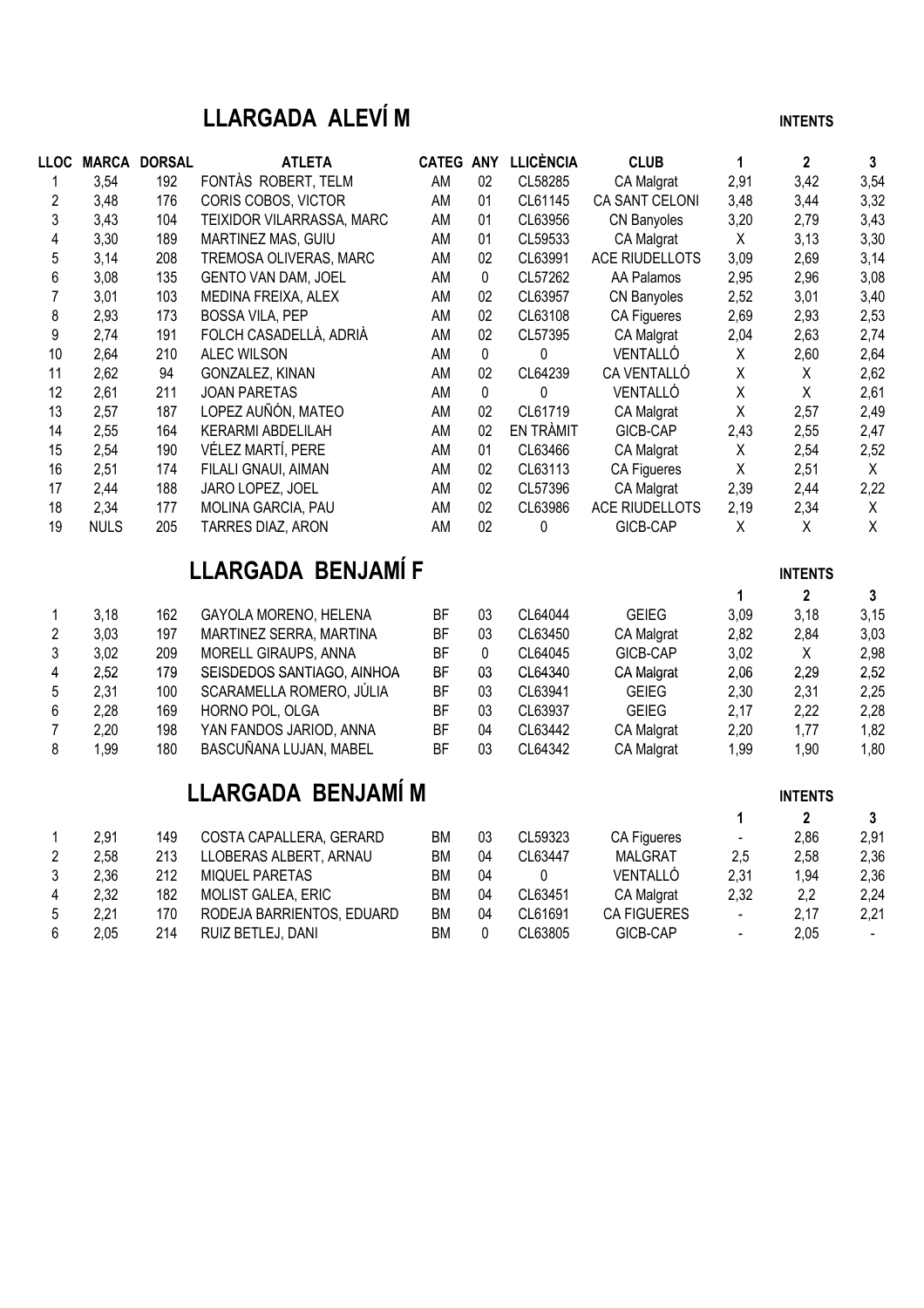| LLANÇAMENT DE PES INFANTIL F - 2 KG<br><b>INTENTS</b> |              |                     |                                          |              |            |                    |                              |              |                |              |  |
|-------------------------------------------------------|--------------|---------------------|------------------------------------------|--------------|------------|--------------------|------------------------------|--------------|----------------|--------------|--|
| <b>LLOC</b>                                           |              | <b>MARCA DORSAL</b> | <b>ATLETA</b>                            | <b>CATEG</b> | <b>ANY</b> | <b>LLICÈNCIA</b>   | <b>CLUB</b>                  | 1            | $\overline{2}$ | $\mathbf{3}$ |  |
| 1                                                     | 8,76         | 168                 | FRADERA CASTELLO, BET                    | IF           | 99         | CL54935            | <b>GEIEG</b>                 | 7,21         | 8,76           | 8,14         |  |
| 2                                                     | 7,34         | 202                 | MAJO RAFOLS, MARTINA                     | IF           | 99         | CL58298            | CN Banyoles                  | 6,28         | 6,42           | 7,34         |  |
| 3                                                     | 6,64         | 113                 | MOLAS RODRIGUEZ, MIREIA                  | IF           | 99         | CL53340            | CN Banyoles                  | 6,11         | 5,65           | 6,64         |  |
| 4                                                     | 6,44         | 78                  | <b>ISERN, MARIONA</b>                    | IF           | 99         | <b>EN TRAMIT</b>   | CA VENTALLÓ                  | 6,07         | 6,31           | 6,44         |  |
| 5                                                     | 6,10         | 40                  | GARCIA PELEGRIN, ARIADNA                 | IF           | $00\,$     | CL61068            | <b>GEIEG</b>                 | 6, 10        | 5,65           | $\sf X$      |  |
| 6                                                     | 5,86         | 111                 | ANGLADA GARCIA, IRINA                    | IF           | $00\,$     | CL53339            | CN Banyoles                  | 5,50         | 5,86           | 5,69         |  |
| $\overline{7}$                                        | 5,68         | 41                  | MELENDEZ MORALES, ANNA                   | IF           | $00\,$     | CL57795            | <b>GEIEG</b>                 | 5,37         | 5,16           | 5,68         |  |
| 8                                                     | 5,47         | 157                 | COLL ARMENGOL, JOANA                     | IF           | 0          | CL63928            | <b>GEIEG</b>                 | 5,47         | 5,08           | 5,16         |  |
| 9                                                     | 4,66         | 206                 | RODRIGUEZ PUNSET, EMMA                   | IF           | $00\,$     | CL61692            | <b>CA FIGUERES</b>           | 4,12         | 4,32           | 4,66         |  |
| 10                                                    | 4,30         | 144                 | FRANCO GALVEZ, AIDA                      | IF           | 00         | CL64047            | GICB-CAP                     | 4,05         | 4,25           | 4,30         |  |
|                                                       |              |                     | LLANÇAMENT DE PES INFANTÍL M - 3 KG      |              |            |                    |                              |              | <b>INTENTS</b> |              |  |
|                                                       |              |                     |                                          |              |            |                    |                              | $\mathbf{1}$ | $\overline{2}$ | 3            |  |
| 1                                                     | 7,90         | 97                  | CHOFFAT JOSSE, BENJAMIN                  | IM           | 99         | CL61036            | <b>GEIEG</b>                 | X            | X              | 7,90         |  |
| $\overline{c}$                                        | 7,65         | 93                  | AVERTIN, PAUL                            | IM           | 99         | CL64240            | CA VENTALLÓ                  | 7,65         | 7,35           | 6,69         |  |
| 3                                                     | 6,73         | 207                 | ZIYANI CHOHO, HASSAN                     | IM           | 00         | CL64046            | GICB-CAP                     | 6,73         | 6, 13          | 6,59         |  |
| 4                                                     | 6,62         | 80                  | CASTELL, RAMON                           | IM           | 99         | <b>EN TRAMIT</b>   | CA VENTALLÓ                  | 6,26         | 6,61           | 6,62         |  |
| 5                                                     | 6,35         | 203                 | CATROFE CACHARRON, SANTIA(               | IM           | 99         | CL61077            | <b>GEIEG</b>                 | 5,85         | 6,35           | 6,33         |  |
| 6                                                     | 5,82         | 201                 | MAHBOUB, ANNASSE                         | IM           | 99         | CL63807            | GICB-CAP                     | X            | 4,97           | 5,82         |  |
| $\overline{7}$                                        | 5,16         | 106                 | MEDINA FREIXA, DAVID                     | IM           | $00\,$     | CL58299            | CN Banyoles                  | 4,55         | 5,16           | 4,62         |  |
| 8                                                     | 4,82         | 148                 | <b>GOMEZ GAMEZ, ALAN</b>                 | IM           | 00         | CL61118            | GICB-CAP                     | 4,09         | 4,41           | 4,82         |  |
|                                                       |              |                     | LLANÇAMENT DE PES ALEVÍ F - 2 KG         |              |            |                    |                              |              | <b>INTENTS</b> |              |  |
|                                                       |              |                     |                                          |              |            |                    |                              | 1            | $2^{\circ}$    | 3            |  |
| 1                                                     | 5,68         | 91                  | PONSI BOSCH, JORDINA                     | AF           | 01         | CL63987            | <b>ACE RIUDELLOTS</b>        | 5,68         | 4,68           | 5,11         |  |
| $\overline{c}$<br>3                                   | 5,23         | 150<br>204          | RIBAS CALM, MARIA<br>LOPEZ NOGUER, CLARA | AF<br>AF     | 01         | CL57803<br>CL63935 | <b>GEIEG</b><br><b>GEIEG</b> | 5,23         | 4,24           | 4,16         |  |
| 4                                                     | 4,49<br>4,10 | 185                 | GALEA CERDÁN, LIDIA                      | AF           | 0<br>01    | CL63443            | CA Malgrat                   | 4,49<br>5,50 | 4,35<br>4,10   | 3,06<br>3,14 |  |
| 5                                                     | 3,78         | 143                 | PAYA BORRELL, EMMA                       | AF           | 01         | CL64094            | GICB-CAP                     | 3,59         | 3,74           | 3,78         |  |
| 6                                                     | 2,78         | 194                 | RUIZ OTERO, ANA                          | AF           | 01         | CL59539            | CA Malgrat                   | 2,78         | 2,05           | 2,17         |  |
| $\overline{7}$                                        | 2,72         | 196                 | PÉREZ VERCHER, CLAUDIA                   | AF           | 01         | CL63454            | CA Malgrat                   | 2,63         | 2,44           | 2,72         |  |
| 8                                                     | 2,68         | 193                 | RUIZ OTERO, MARTA                        | AF           | 01         | CL59544            | CA Malgrat                   | 2,49         | 2,68           | 2,28         |  |
|                                                       |              |                     | LLANÇAMENT DE PES ALEVI M - 2 KG         |              |            |                    |                              |              | <b>INTENTS</b> |              |  |
|                                                       |              |                     |                                          |              |            |                    |                              | 1            | $\mathbf 2$    | 3            |  |
| 1                                                     | 6,25         | 104                 | TEIXIDOR VILARRASSA, MARC                | AM           | 01         | CL63956            | CN Banyoles                  | 6,09         | 6,25           | 5,86         |  |
| $\overline{c}$                                        | 6,03         | 173                 | <b>BOSSA VILA, PEP</b>                   | AM           | 02         | CL63108            | CA Figueres                  | 5,81         | 6,03           | $\mathsf{X}$ |  |
| 3                                                     | 5,41         | 189                 | MARTINEZ MAS, GUIU                       | AM           | 01         | CL59533            | CA Malgrat                   | X            | 5,41           | 5,19         |  |
| 4                                                     | 5,14         | 187                 | LOPEZ AUÑÓN, MATEO                       | AM           | 02         | CL61719            | CA Malgrat                   | 5,14         | 4,96           | 5,10         |  |
| 5                                                     | 4,91         | 176                 | CORIS COBOS, VICTOR                      | AM           | 01         | CL61145            | CA SANT CELONI               | 4,80         | 4,32           | 4,91         |  |
| 6                                                     | 4,89         | 174                 | FILALI GNAUI, AIMAN                      | AM           | 02         | CL63113            | CA Figueres                  | 4,89         | X              | X            |  |
| $\overline{7}$                                        | 4,73         | 103                 | MEDINA FREIXA, ALEX                      | AM           | 02         | CL63957            | CN Banyoles                  | 4,06         | 4,73           | 4,15         |  |
| 8                                                     | 4,69         | 208                 | TREMOSA OLIVERAS, MARC                   | AM           | 02         | CL63991            | ACE RIUDELLOTS               | 4,35         | 4,55           | 4,69         |  |
| 9                                                     | 4,63         | 191                 | FOLCH CASADELLÀ, ADRIÀ                   | AM           | 02         | CL57395            | CA Malgrat                   | 4,43         | 3,74           | 4,63         |  |
| 10                                                    | 4,34         | 210                 | ALEC WILSON                              | AM           | 0          | 0                  | VENTALLÓ                     | 4,34         | X              | 3,74         |  |
| 11                                                    | 4,30         | 192                 | FONTÀS ROBERT, TELM                      | AM           | 02         | CL58285            | CA Malgrat                   | 3,35         | 3,95           | 4,30         |  |
| 12                                                    | 4,28         | 135                 | GENTO VAN DAM, JOEL                      | AM           | 0          | CL57262            | AA Palamos                   | 4,28         | 4,09           | 3,61         |  |
| 13                                                    | 4,11         | 94                  | GONZALEZ, KINAN                          | AM           | 02         | CL64239            | CA VENTALLÓ                  | 3,79         | 4,11           | 4,06         |  |
| 14                                                    | 4,09         | 211                 | <b>JOAN PARETAS</b>                      | AM           | 0          | 0                  | VENTALLÓ                     | 3,94         | 4,09           | 3,57         |  |
| 15                                                    | 3,80         | 164                 | KERARMI ABDELILAH                        | AM           | 02         | EN TRÀMIT          | GICB-CAP                     | 3,80         | X              | X            |  |
| 16                                                    | 3,79         | 177                 | MOLINA GARCIA, PAU                       | AM           | 02         | CL63986            | ACE RIUDELLOTS               | 3,63         | 3,79           | 3,60         |  |
| 17                                                    | 3,35         | 188                 | JARO LOPEZ, JOEL                         | AM           | 02         | CL57396            | CA Malgrat                   | 2,19         | 3,13           | 3,35         |  |
| 18                                                    | 3,35         | 190                 | VÉLEZ MARTÍ, PERE                        | AM           | 01         | CL63466            | CA Malgrat                   | 3,35         | 2,72           | 2,02         |  |
| 19                                                    | 3,27         | 205                 | TARRES DIAZ, ARON                        | AM           | 02         | 0                  | GICB-CAP                     | 2,07         | 3,27           | X            |  |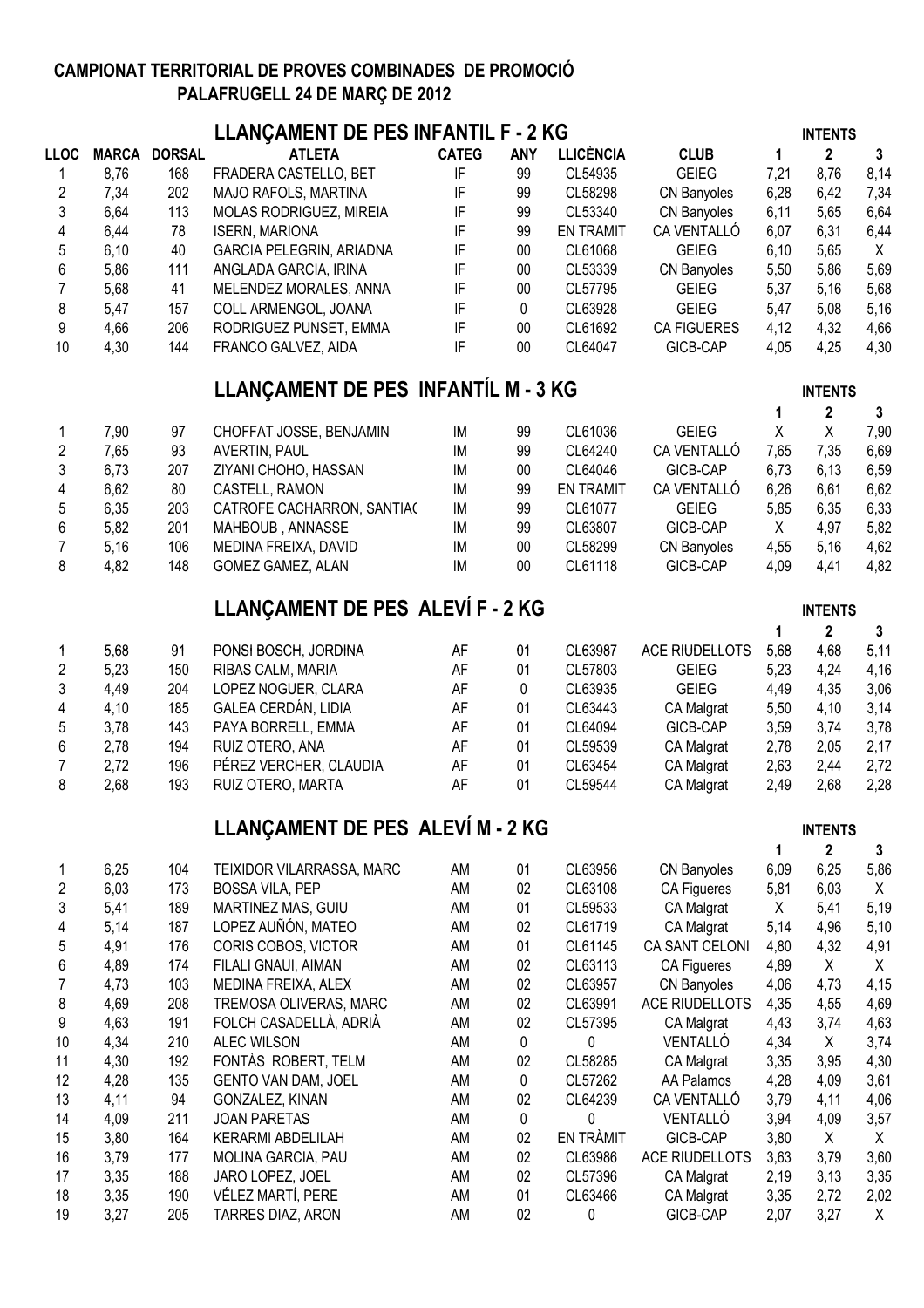# **LLANÇAMENT DE PILOTA BENJAMÍ F - 250 GR**

|      |              |               |                            |                  |    |                  |                   | <b>INTENTS</b><br>2 |       |       |  |
|------|--------------|---------------|----------------------------|------------------|----|------------------|-------------------|---------------------|-------|-------|--|
| LLOC | <b>MARCA</b> | <b>DORSAL</b> | <b>ATLETA</b>              | <b>CATEG ANY</b> |    | <b>LLICÈNCIA</b> | <b>CLUB</b>       |                     |       | 3     |  |
|      | 11,54        | 209           | MORELL GIRAUPS, ANNA       | BF               | 0  | CL64045          | GICB-CAP          | 11.54               | 9.40  | 9,80  |  |
| 2    | 11,35        | 180           | BASCUÑANA LUJAN, MABEL     | BF               | 03 | CL64342          | <b>CA Malgrat</b> | X                   | 10,39 | 11,35 |  |
| 3    | 10,97        | 197           | MARTINEZ SERRA, MARTINA    | BF               | 03 | CL63450          | <b>CA Malgrat</b> | 10,97               | 9,74  | 9,35  |  |
| 4    | 10,14        | 198           | YAN FANDOS JARIOD, ANNA    | BF               | 04 | CL63442          | <b>CA Malgrat</b> | 10,14               | 4,90  | 6,67  |  |
| 5    | 9,80         | 162           | GAYOLA MORENO, HELENA      | BF               | 03 | CL64044          | <b>GEIEG</b>      | 8,17                | 9,80  | 7,32  |  |
| 6    | 9,34         | 169           | HORNO POL, OLGA            | BF               | 03 | CL63937          | <b>GEIEG</b>      | 7,90                | Χ     | 9,34  |  |
|      | 6,74         | 179           | SEISDEDOS SANTIAGO, AINHOA | BF               | 03 | CL64340          | <b>CA Malgrat</b> | 6,09                | 5,90  | 6,74  |  |
| 8    | 5.69         | 100           | SCARAMELLA ROMERO, JÚLIA   | BF               | 03 | CL63941          | <b>GEIEG</b>      | 4,90                | 5,69  | 5,60  |  |

# **LLANÇAMENT DE PILOTA BENJAMÍ M - 250 GR**

|       |     |                           |    |    |         |                    | <b>INIENIJ</b> |       |       |
|-------|-----|---------------------------|----|----|---------|--------------------|----------------|-------|-------|
|       |     |                           |    |    |         |                    |                |       |       |
| 11.10 | 170 | RODEJA BARRIENTOS, EDUARD | ВM | 04 | CL61691 | <b>CA FIGUERES</b> | 11.10          | 10.00 | 10,56 |
| 11,00 | 182 | <b>MOLIST GALEA, ERIC</b> | ВM | 04 | CL63451 | <b>CA Malgrat</b>  | 6,87           | 9.54  | 11,00 |
| 10,66 | 214 | RUIZ BETLEJ, DANI         | ВM | 0  | CL63805 | GICB-CAP           | 10.40          | 10.66 | 9,60  |
| 10.60 | 213 | LLOBERAS ALBERT, ARNAU    | ВM | 04 | CL63447 | <b>MALGRAT</b>     | 10.59          | 9,87  | 10,60 |
| 6,70  | 149 | COSTA CAPALLERA, GERARD   | ВM | 03 | CL59323 | <b>CA Figueres</b> | X              | Χ     | 6.70  |
| 5.94  | 212 | <b>MIQUEL PARETAS</b>     | ВM | 04 |         | VENTALLÓ           | 4,68           | 5.94  | 4.78  |
|       |     |                           |    |    |         |                    |                |       |       |

**INTENTS**